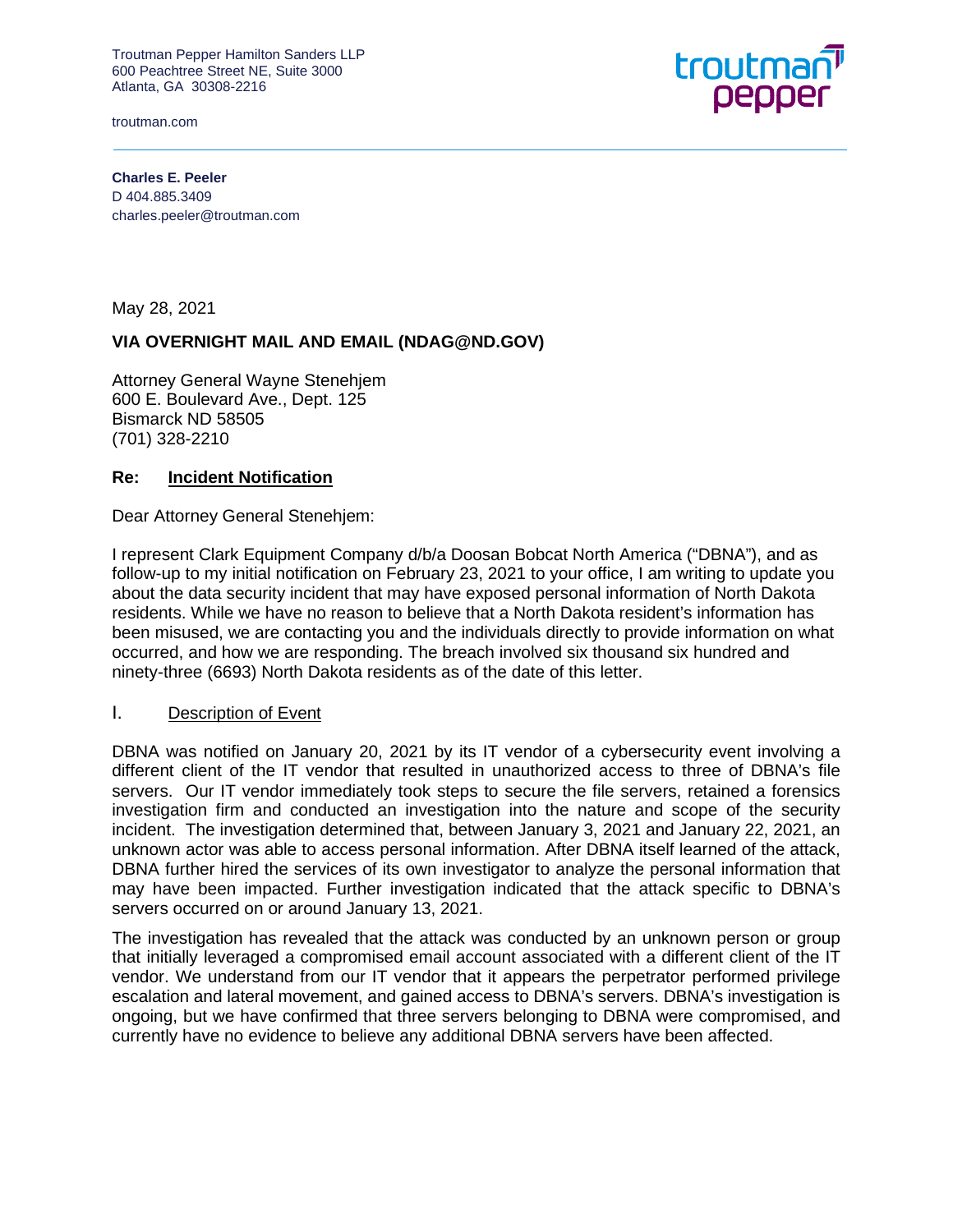

#### II. Remedial Steps Taken in Response to the Breach

DBNA takes the protection of personal information very seriously. Upon learning of this incident, we worked diligently to understand what happened and remedy the situation. Our IT vendor took steps to remove the unknown actors from all systems, implemented a global password reset, and deployed additional security for privileged accounts. DBNA also took steps to improve security and worked with our IT vendor to implement multifactor authentication for all employee email accounts and install new software and security applications to detect and prevent suspicious activity on its servers and networks. DBNA also notified law enforcement.

The confidentiality, privacy, and security of information is one of our highest priorities and we take this incident very seriously. Accordingly, as part of our ongoing commitment the protection and proper use of information, we are working to review our existing policies and procedures, to implement additional safeguards, and to provide additional training to our employees on data privacy and security.

#### III. Notification to the Affected Residents

Attached as Exhibit A to this letter is a sample notice that will be sent to affected individuals in North Dakota following this notification to you. The letter advises the residents to monitor their credit reports and accounts; recommends that they place a fraud alert on their credit files and provides instructions on how to do so; and provides contact information for DBNA and encourages them to contact DBNA with any additional questions.

Please rest assured that DBNA takes individuals' privacy very seriously, and will continue to work diligently to protect individuals' personal information. If you have any questions or require any additional information regarding this incident, please do not hesitate to contact me.

Sincerely,

Beefe

Charles E. Peeler

Enclosures/Attachments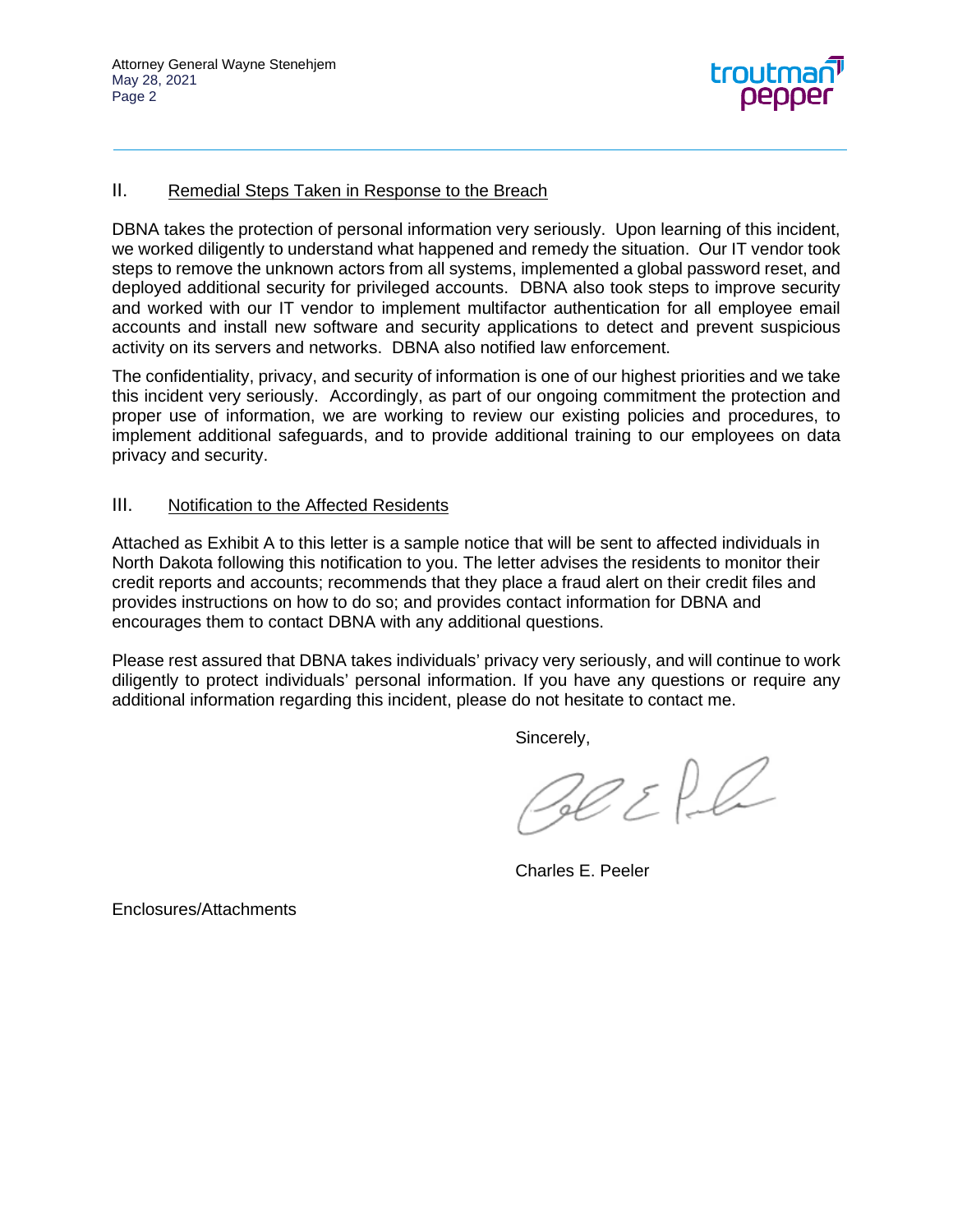### **EXHIBIT A**

## **Individual Notice Letter**

[\_\_\_], 2021

**{Name} {Address} {Address}** 

### **An Important Message**

Dear **{Name}**:

We are writing to tell you about a data security incident that may have exposed some of your personal information. We take the protection and proper use of your information very seriously. For this reason, we are contacting you directly to explain the circumstances of the incident. While we have no reason to believe your personal information has been misused, out of an abundance of caution, we are contacting you directly to let you know what occurred, how Doosan Bobcat North America is responding and what precautionary measures you can take.

### **What Happened**

On or about January 20, 2021, Clark Equipment Company d/b/a Doosan Bobcat North America ("DBNA," "we," "us," "our") was notified by its IT vendor of a cybersecurity event involving a different client of the IT vendor that resulted in unauthorized access to three of DBNA's file servers. Our IT vendor immediately secured the file servers, retained a forensics investigation firm and conducted an investigation into the nature and scope of the security incident. The investigation determined that, between January 3 and January 22, 2021, an unknown actor was able to access personal information. DBNA also hired its own investigator to analyze the personal information that may have been impacted by this incident.

### **What Information Was Involved**

The personal information may have included information you provided to DBNA, such as {Listed Specific Categories of Personal Information}. To date, DBNA has not received any reports of actual or attempted misuse of your information. Nevertheless, we are notifying you of this incident to help you take precautionary measures to prevent fraud or identity theft.

### **What We Are Doing**

DBNA takes the protection of personal information very seriously. Upon learning of this incident, we worked diligently to understand what happened and remedy the situation. Our IT vendor took steps to remove the unknown actors from all systems, implemented a global password reset, and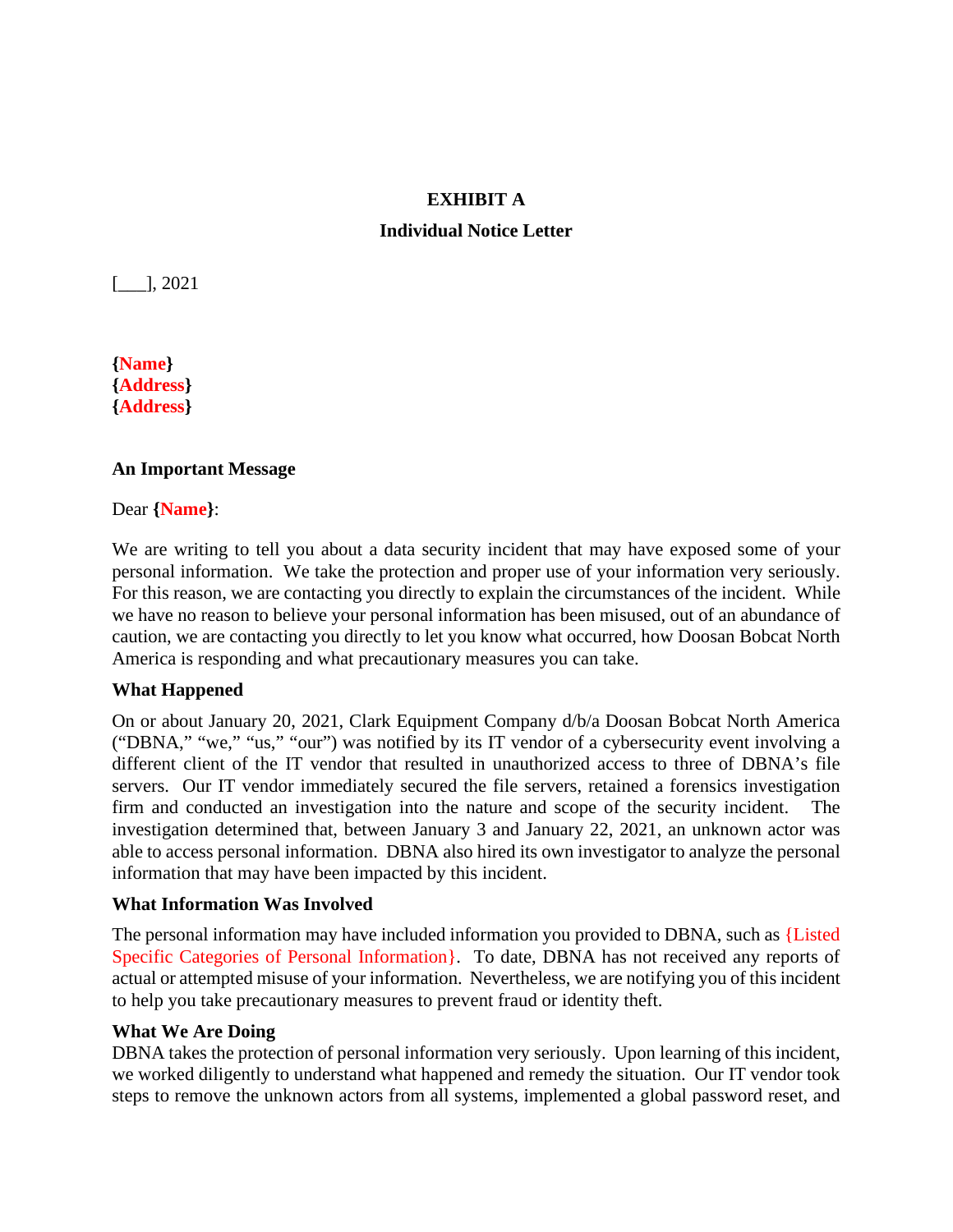deployed additional security for privileged accounts. DBNA also took steps to improve security and worked with our IT vendor to implement multifactor authentication for all employee email accounts, including installing new software and security applications to detect and prevent suspicious activity on its servers and networks. DBNA also notified law enforcement.

The confidentiality, privacy, and security of information is one of our highest priorities and we take this incident very seriously. Accordingly, as part of our ongoing commitment to the protection and proper use of your information, we are working to review our existing policies and procedures, implement additional safeguards, and provide additional training to our employees on data privacy and security. We are also notifying state regulators as required.

# **What You Can Do**

Please review the document titled *Steps You Can Take to Help Protect Your Personal Information,*  which is enclosed with this letter. This document describes additional steps you can take to help protect yourself, including recommendations by the Federal Trade Commission regarding identity theft protection and details on how to place a fraud alert or a security freeze on your credit file. As a precautionary measure, we recommend you remain vigilant by reviewing account statements and monitoring free credit reports, and take preventive actions, including those detailed in *Steps You Can Take to Help Protect Your Personal Information.* 

## **For More Information**

Protecting you and your personal information is important to us. We sincerely apologize for any inconvenience and concern that this incident may cause. Should you have any questions regarding this notice, including questions regarding your particular records, please do not hesitate to contact us 8:00 am to 5:30 pm Central Time, Monday through Friday excluding major US holidays at (855) 537-2117.

### DOOSAN BOBCAT NORTH AMERICA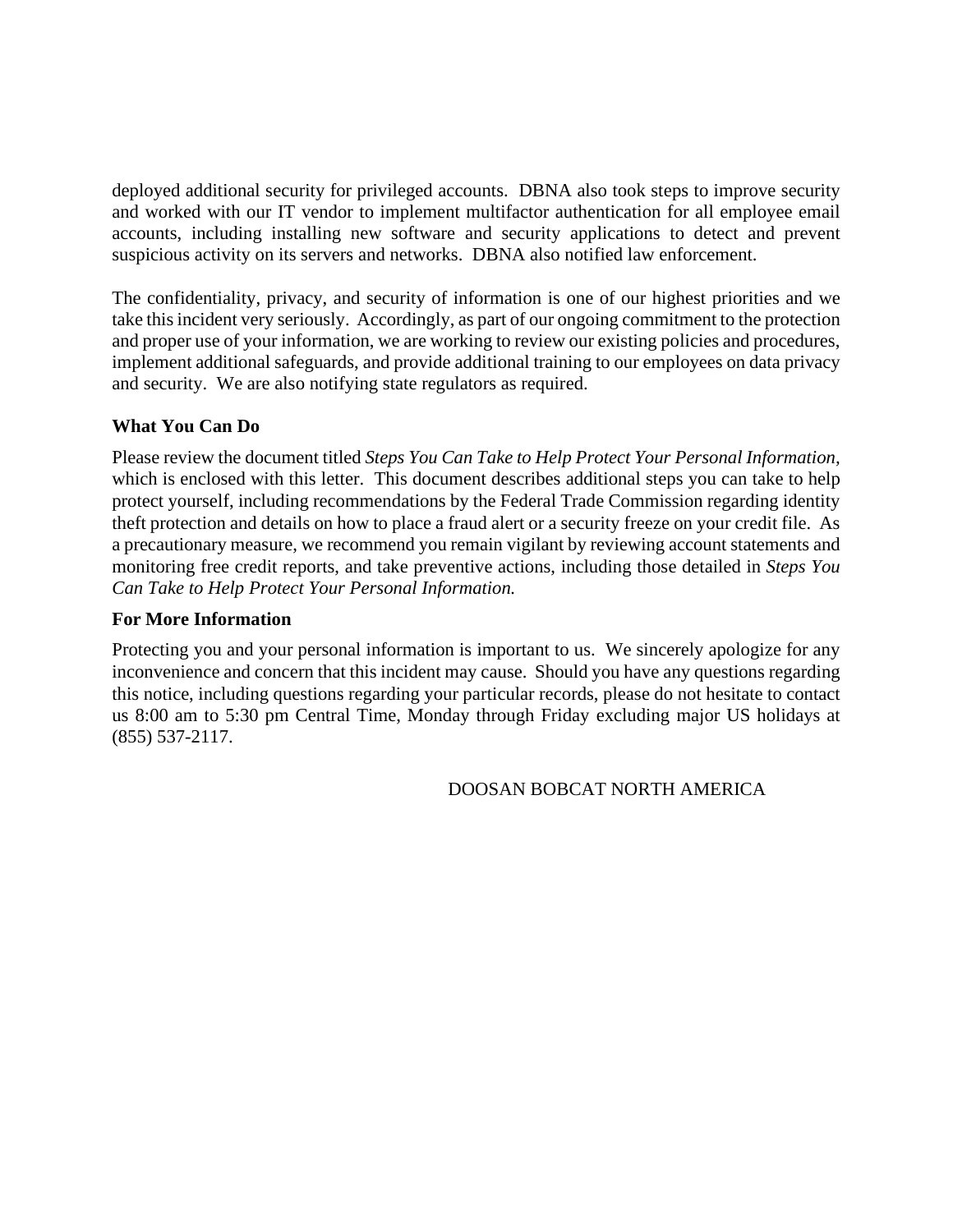#### **EXHIBIT A**

#### **IDENTITY THEFT PREVENTION INFORMATION**

**FTC and State Attorneys General Offices:** You may take steps to protect yourself against potential misuse of data that has been the subject of a data security incident. The Federal Trade Commission discusses several steps, including obtaining and reviewing your credit report, filing a "fraud alert" and requesting a "credit freeze". The most current and detailed information is available online (for answers to the questions below, see https://www.ftc.gov/faq/consumer-protection), but if you are not able to access the linked material, you may also contact the FTC by mail at Federal Trade Commission, Consumer Response Center, 600 Pennsylvania Avenue, NW, Washington, D.C. 20580, or by toll-free number, 1- 877-FTC-HELP (382-4357) or 1-877-ID-THEFT (438-4338).

- 1. What are the steps I should take if I'm a victim of identity theft?
- 5. What are the steps I should take if I'm a victim of identity theft?
- 2. What is a fraud alert? 6. What is a fraud alert?
- 3. What is a credit freeze? 7. What is a credit freeze?
- 4. Should I apply for a new Social Security number?
- 
- 
- 8. Should I apply for a new Social Security number?

**For Maryland residents**: You may contact the Maryland Office of the Attorney General, Consumer Protection Division, 200 St. Paul Place, Baltimore, MD 21202, www.oag.state.md.us, 1-888-743-0023.

**For North Carolina residents:** You may contact the North Carolina Office of the Attorney General, Consumer Protection Division, 9001 Mail Service Center, Raleigh, NC 27699-9001, www.ncdoj.gov, 1-877-566-7226.

**For New York residents:** The Attorney General may be contacted at: Office of the Attorney General, The Capitol, Albany, NY 12224-0341; 1-800-771-7755; https://ag.ny.gov/.

**For Connecticut residents:** You may contact the Connecticut Office of the Attorney General, 165 Capitol Avenue, Hartford, CT 06106, 1-860-808-5318, www.ct.gov/ag.

**For Massachusetts residents:** You may contact the Office of the Massachusetts Attorney General, 1 Ashburton Place, Boston, MA 02108, 1-617-727-8400, www.mass.gov/ago/contactus.html

**Fraud Alert and Security Freezes:** A fraud alert tells creditors to take reasonable steps to verify your identity, including calling you before opening new accounts or changing your existing accounts. A fraud alert may be placed or removed at no cost to you. An initial fraud alert stays active for 90 days. To request a fraud alert, you will need to contact one of the following credit reporting agencies (see the FTC materials for further details). The credit reporting agency is required to notify the other two credit reporting agencies, who will also place a fraud alert on your credit file. You will then receive letters from all of them with instructions on how to obtain a free copy of your credit report from each.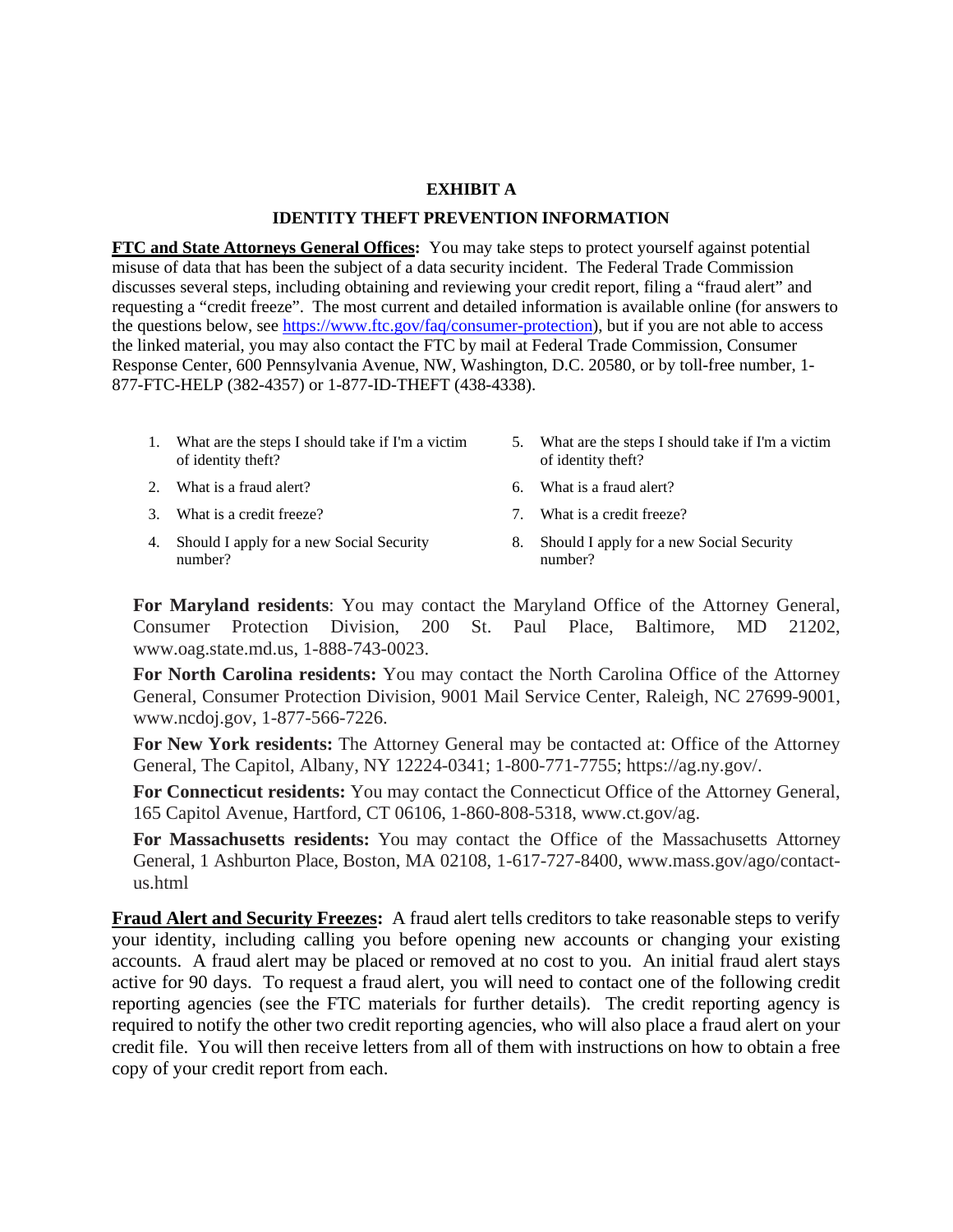| Equifax Information Services, | Experian                 | TransUnion                     |
|-------------------------------|--------------------------|--------------------------------|
| <b>LLC</b>                    | <b>National Consumer</b> | <b>Fraud Victim Assistance</b> |
| P.O. Box 740241 Atlanta, GA   | Assistance               | Department                     |
| 30374                         | P.O. Box 9554            | P.O. Box 2000                  |
| 1-800-685-1111                | Allen, TX 75013          | Chester, PA 19022              |
| www.equifax.com               | 1-888-397-3742           | 1-800-916-8800                 |
|                               | www.experian.com         | www.transunion.com             |

**For Colorado, Georgia, Maine, Maryland, Massachusetts, New Jersey, Puerto Rico, and Vermont residents:** You may obtain one or more (depending on the state) additional copies of your credit report, free of charge. You must contact each of the credit reporting agencies directly to obtain such additional report(s).

If you observe evidence of attempts to open fraudulent accounts and you have a copy of a police report reporting that you are experiencing identity theft, then you may also request a 7-year fraud alert. Be aware that placing a fraud alert does not always prevent new accounts from being opened or prevent a takeover of your existing accounts, so you should monitor any alerts sent to you by the credit monitoring companies. Also, be aware that a company may not be able to immediately extend credit to you if your identity can not be verified at the time you are applying for credit. You should consider providing a mobile telephone number when placing any fraud alert if you have one.

You also can contact the nationwide credit reporting agencies to place a security freeze to restrict access to your credit report altogether. A security freeze prohibits a credit reporting agency from releasing any information from a consumer's credit report without written authorization.

However, please be aware that placing a security freeze on your credit report may delay, interfere with, or prevent the timely approval of any requests you make for new loans, mortgages, employment, housing, or other services.

To place a security freeze on your credit report, you must send a written request to each of the three major consumer reporting agencies: Equifax (www.equifax.com); Experian (www.experian.com); and TransUnion (www.transunion.com) by regular, certified or overnight mail at the addresses below:

Equifax Security Freeze P.O. Box 105788 Atlanta, GA 30348 1-888-298-0045

Experian Security Freeze P.O. Box 9554 Allen, TX 75013 1-888-397-3742

Trans Union Security Freeze Fraud Victim Assistance Department P.O. Box 2000 Chester, PA 19022 (888) 909-8872

In order to request a security freeze, you will need to provide the following information:

- 1. Your full name (including middle initial as well as Jr., Sr., II, III, etc.);
- 1. Social Security Number;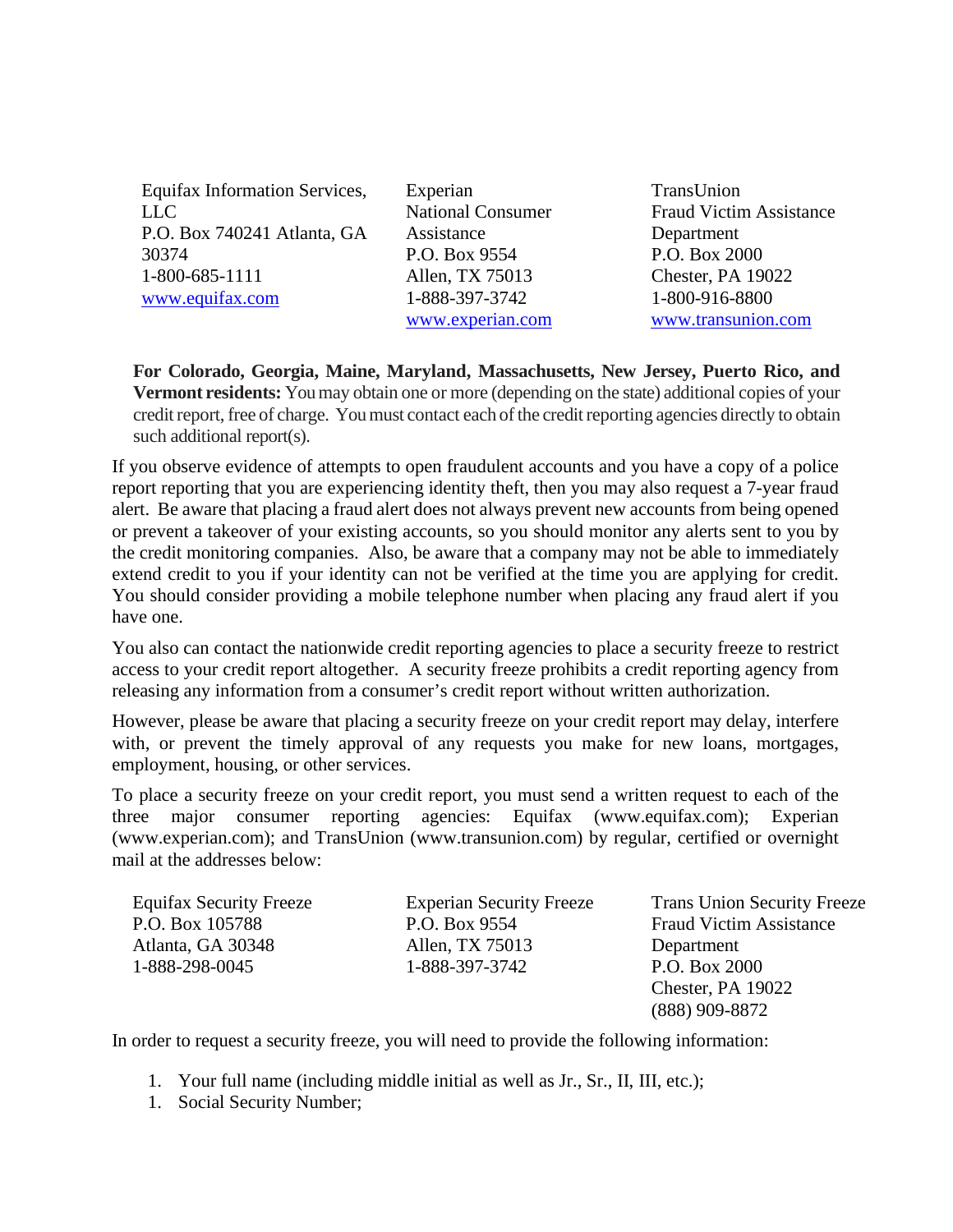- 1. Date of birth;
- 1. If you have moved in the past five (5) years, provide the addresses where you have lived over the prior five years;
- 1. Proof of current address such as a current utility bill or telephone bill;
- 1. A legible photocopy of a government issued identification card (state driver's license or ID card, military identification, etc.);
- 1. If you are a victim of identity theft, include a copy of either the police report, investigative report, or complaint to a law enforcement agency concerning identity theft;
	- 8. If you are not a victim of identity theft, include payment by check, money order, or credit card (Visa, MasterCard, American Express or Discover only). Do not send cash through the mail.

The credit reporting agencies have three (3) business days after receiving your request to place a security freeze on your credit report. The credit reporting agencies must also send written confirmation to you within five (5) business days and provide you with a unique personal identification number (PIN) or password, or both that can be used by you to authorize the removal or lifting of the security freeze.

To lift the security freeze in order to allow a specific entity or individual access to your credit report or to remove the security freeze altogether, you must call or send a written request to the credit reporting agencies by mail and include proper identification (name, address, and social security number) and the PIN number or password provided to you when you placed the security freeze as well as the identities of those entities or individuals you would like to receive your credit report or the specific period of time you want the credit report available. The credit reporting agencies have three (3) business days after receiving your request to lift the security freeze for those identified entities or for the specified period of time.

**Monitor Credit Reports and Accounts:** When you receive your credit reports, you should look them over carefully and consider taking the steps recommended by the FTC. For example, look for accounts you did not open. Additionally, look for inquiries from creditors that you did not initiate. And finally, look for personal information that you do not recognize. Also, you should monitor your accounts for suspicious activity. If you see anything you do not understand, call the credit reporting agency or provider of your account at the telephone number on the credit report or account statements. If you do find suspicious activity on your credit reports, you may call your local police or sheriff's office and may be able to file a police report of identity theft and obtain a copy of the police report. Potentially, you may need to give copies of the police report to creditors to clear up your records. You may also make a report to the FTC.

**Obtain Free Credit Reports:** Even if you do not find any signs of fraud on your reports, we recommend that you check your credit report regularly for at least the next one to two years. Each of the three credit reporting agencies is required to provide you with a free credit report, at your request, once every 12 months. You may visit www.annualcreditreport.com, the only Web site authorized by Equifax, Experian and TransUnion for this purpose, to find out more. This website also provides instructions for making a request by phone (1-877-322-8228) or by mailing a request on a form supplied at the site and sending it to Annual Credit Report Request Service, P.O. Box 105281, Atlanta, GA 30348-5281. For Colorado, Georgia, Maine, Maryland, Massachusetts, New